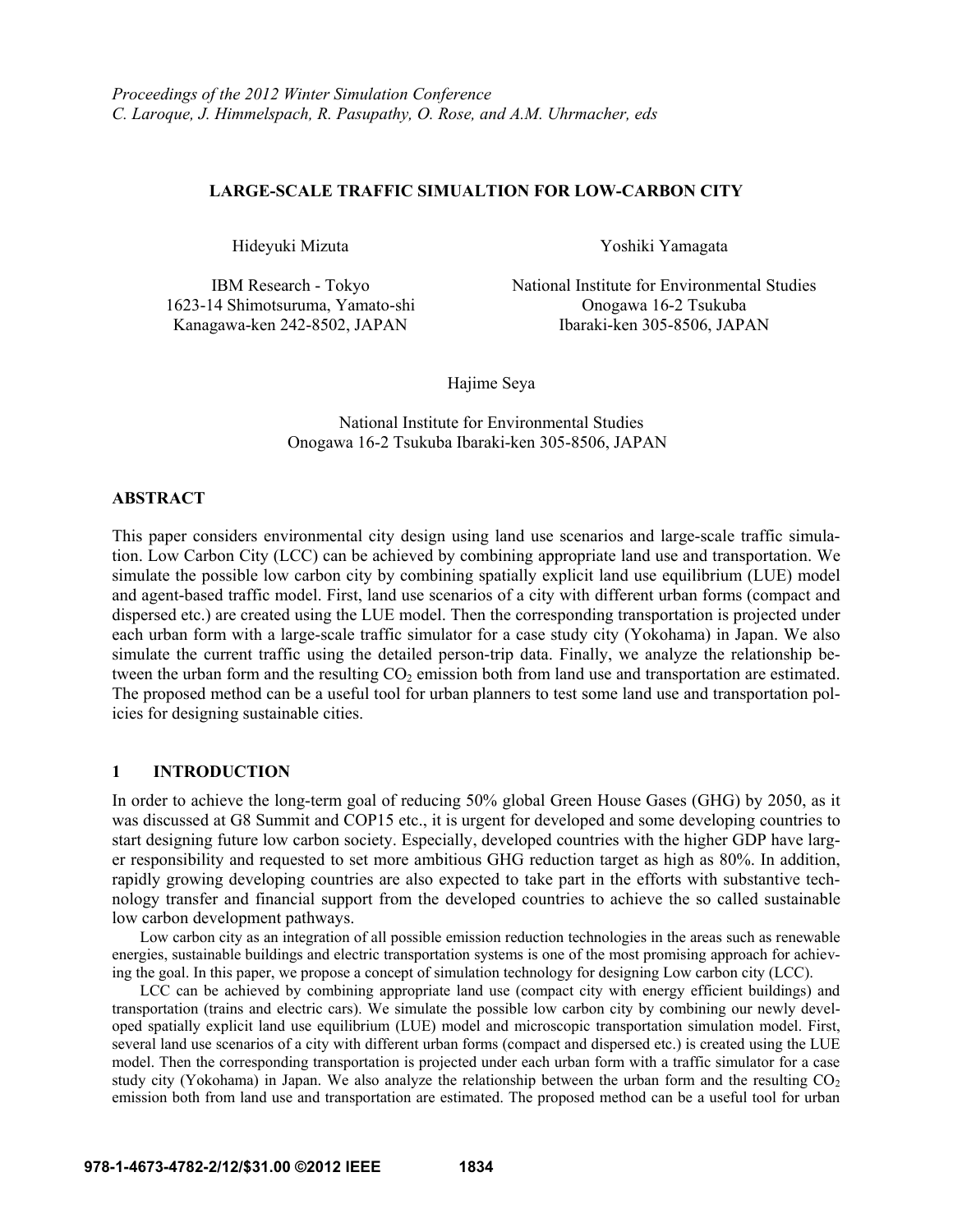planners to test some land use and transportation policies at a city or even at a town level for designing sustainable low carbon city.

This research is novel with respect to attempting to combine land equilibrium model and micro simulator. There are some works on combining CGE model with micro simulator (e.g., Davies 2009), however, as far as we know, there are no attempts related to this combination. By using the transportation simulator, we can easily consider the heterogeneity of car types, which enables us to make realistic policy.

# **2 STUDY AREA**

The study area of our simulation experiments is the Yokohama city, which is one of the largest cities in Japan. First, the LUE model is constructed based on the entire spatial units (zones) in the Tokyo metropolitan area including Yokohama city (Figure 1). The existing literatures on constructing LUE model in the Tokyo metropolitan area all uses municipality (city) level zones, whereas this study uses the microtown level zone (around  $1 \text{ km}^2$ ) called cho-cho-moku in Japanese, as the zones. The number of the municipalities in 2005 was 333, whereas the number of the micro-districts was 22,368. Thus, use of the chocho-moku as the zone enabled us to build a model with a spatially finer resolution, which leads to the realistic traffic simulation. Second, two extreme urban form scenarios–––compact city and dispersed city is derived with the constructed LUE model. Then, the population in each cho-cho-moku and the corresponding OD traffic volume among the zones in Yokohama city is derived.



Figure 1: The Tokyo metropolitan area and Yokohama city

# **3 LUE MODEL**

LUE models have been developed for use in infrastructure planning and regional science studies, and since the 1980s, many such models have been applied to actual urban policy planning and the creation of land use change scenarios. For more details, see for example Hunt, Kriger, and Miller (2005). For the LUE model, we employed the simplified version of computable urban economic model developed in Japan (Tomita and Terashima 2005). The main assumptions of our LUE model are as follows: [a] there exists a spatial economy whose coverage is divided into zones. [b] There is one land market in each zone. These markets reach equilibrium simultaneously. [c] The society is composed of two types of agents: households and absentee landowners. [d] The behavior of each agent is formulated on the basis of micro-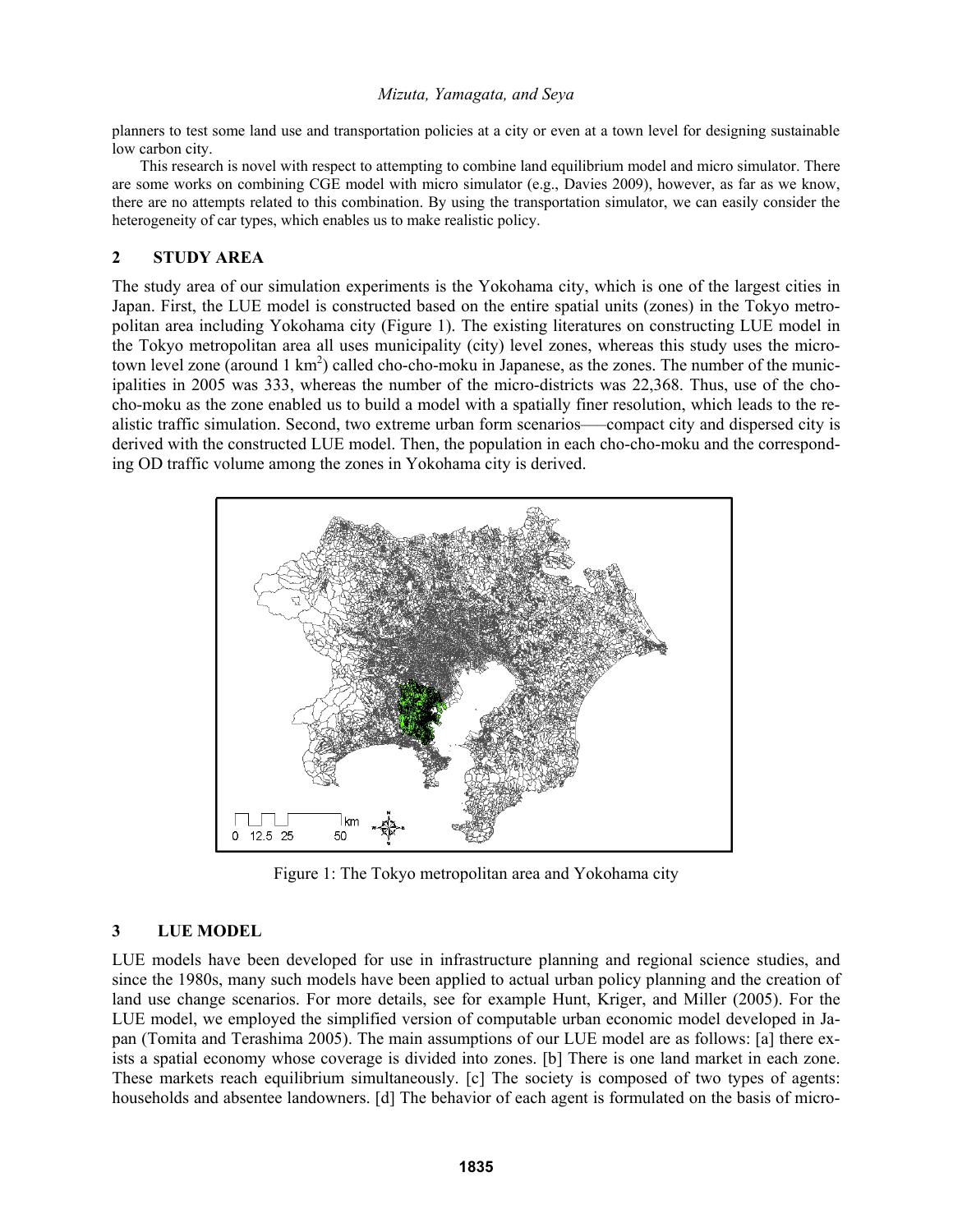economic principles, that is, utility maximization by households, and land rent maximization by landowners. [e] The total number of households is given exogenously. With respect to the mathematical equations of our LUE model, see Yamagata, Seya, and Bagan (2010). As the existing literatures, we assume the 30% of the households actually move, and the other 70% households remain.

According to Ueda et al. (2009), an equilibrium state of an urban economy is defined by two conditions. One is that no household has any incentive to relocate or to change its location. In other words, the household cannot enjoy a higher level of maximized utility in zones other than the zone in which it is presently located. The other condition is that demand–supply balancing or clearing of the land markets in any zone is attained simultaneously. The structure of our LUE model is shown in Figure 2.



**[Transport model]**

Figure 2: Structure of the LUE model

#### **4 SIMULATING URBAN FORM WITH LUE MODEL**

Here, we tested two extreme urban form scenarios–––compact city and dispersed city. With respect to the compact city scenario, we assumed that fewer people can use a car (setting the gasoline very high). This assumption raises the transport cost, resulting in an increased preference to live near a train station. This is an extreme case of compact city concept (Neuman 2005). With respect to the dispersed city scenario, we assume that households work at their own homes, and do not need to commute to their offices. This assumption will raise real income as commuting cost can be saved, and resulting in the increase of household's preference to live in suburb areas where large residential land area is available. The other spatial land use scenarios distribution in the future can be assumed to lie between these two extreme scenarios.

Figure 3 shows the spatial distribution of population in Yokohama city in 2005 (present), and Figure 4 and 5 show the ratio of the population of the compact city to the present one (compact city / present in Figure 4), and dispersed city to the present one (dispersed city / present in Figure5), respectively. Figure 4 suggests that population in Yokohama city under compact city scenario will increase around the train stations very locally, whereas decreases in most of the other areas. Such a "compact" urban form can contribute to the reduction of the total amount of  $CO<sub>2</sub>$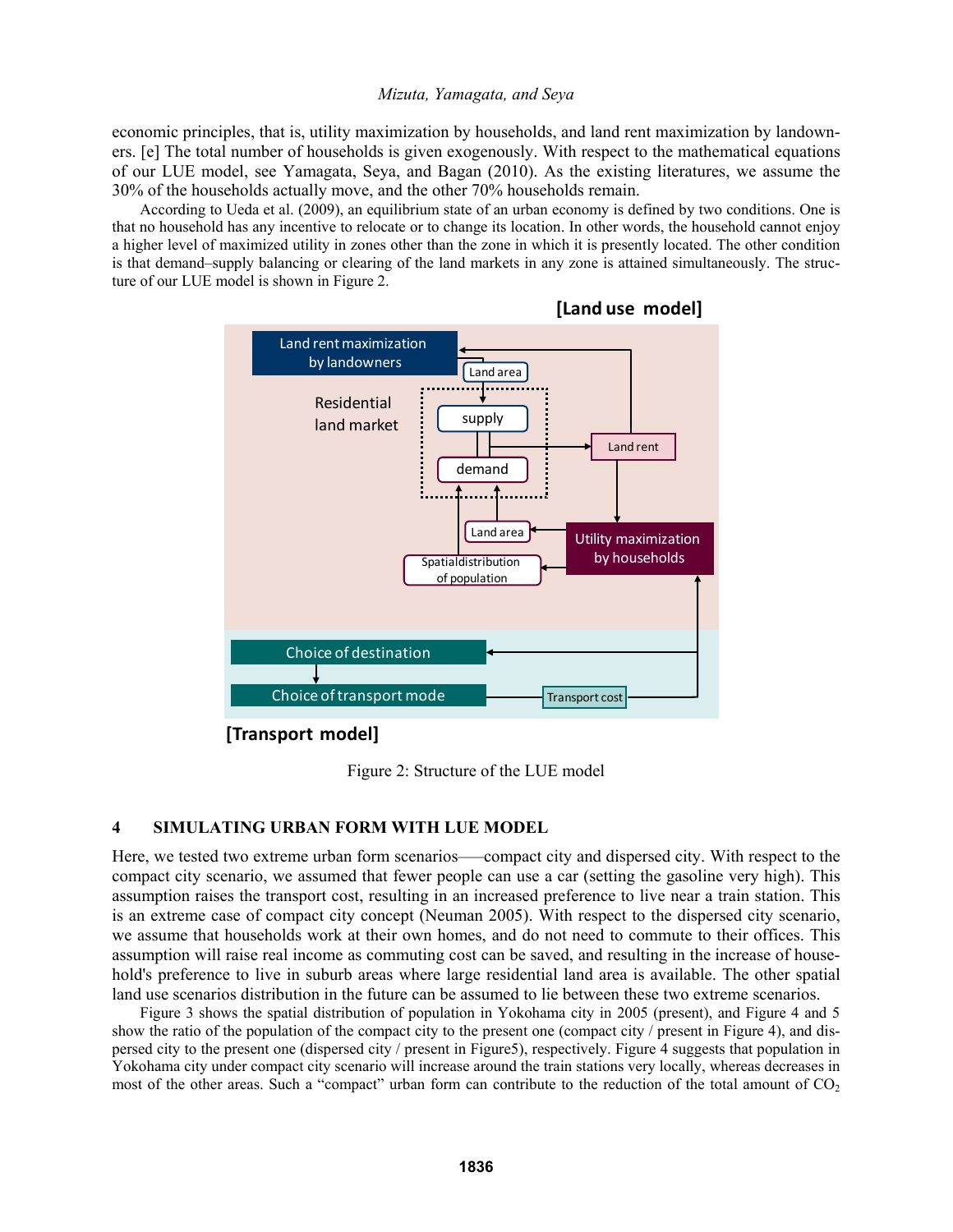emission. Figure 5 shows the results of dispersed city case. In dispersed city scenario, population will increase in the suburb regions, and decrease urban area like Yokohama city.

Using the simulated population, the generation/attraction traffic volume in each zone of Yokohama city is calculated by simply multiplying the trip generation unit of each ward in Yokohama city obtained from the results of the "4th Nationwide Person Trip Survey", in Japan. Then the Origin Destination (OD) distribution of traffic volume is calculated via traditional Frator method, and inputted into the traffic simulator introduced in the next section.

Then it must be noted that the estimated OD traffic volume distribution is very tentative because it does not consider the modal shift, for example, from vehicle to train or walk. Constructing more realistic model which considers modal shift (including to the electric vehicles) is discussed in the last section.



Figure 3: Population of Yokohama city in 2005 (present)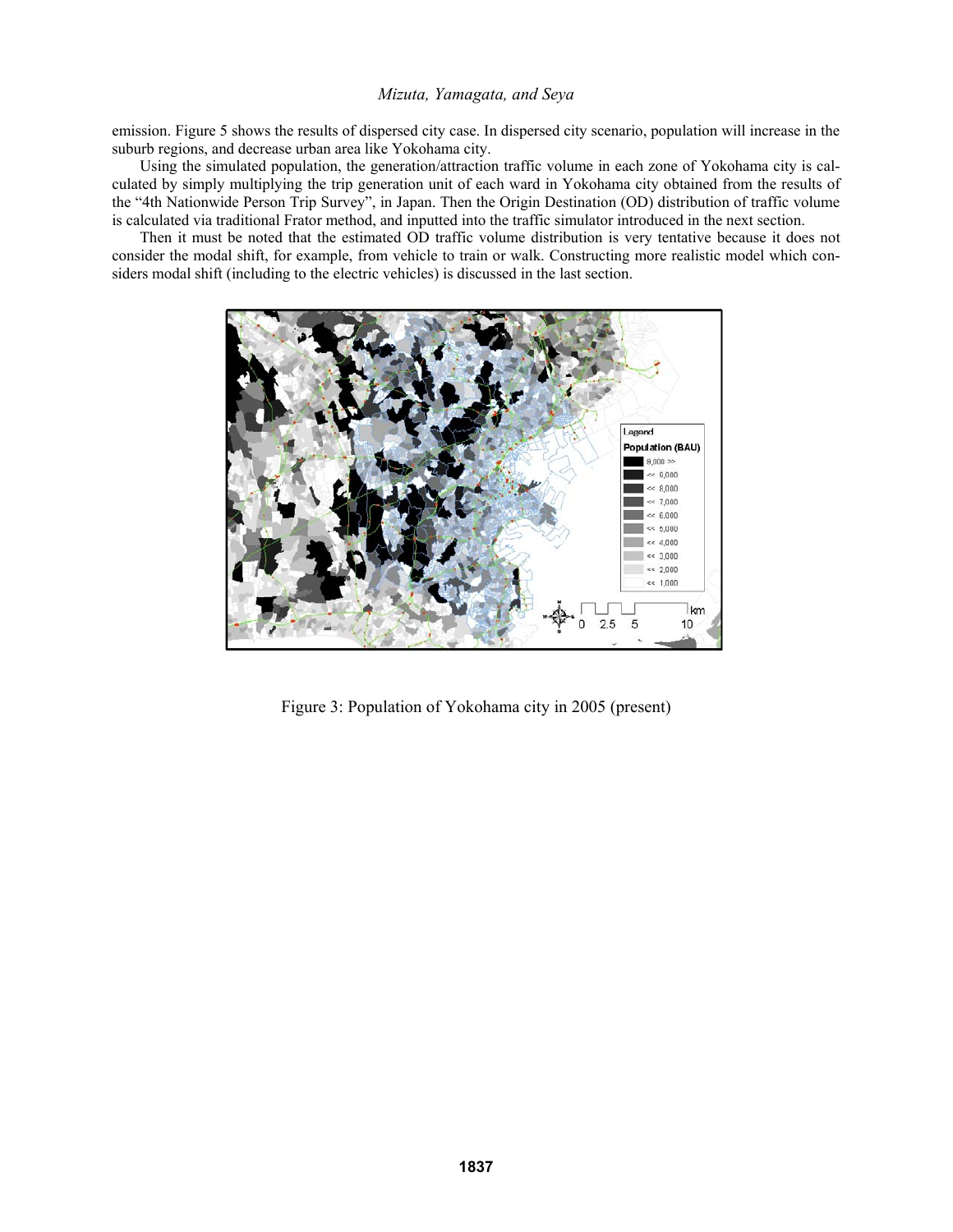

Figure 4: Ratio of the population of the compact city scenario to the present one (compact city / present; the blank zone shows that the present population is zero)



Figure 5: Ratio of the population of the dispersed city scenario to the present one (dispersed city / present; the blank zone shows that the present population is zero)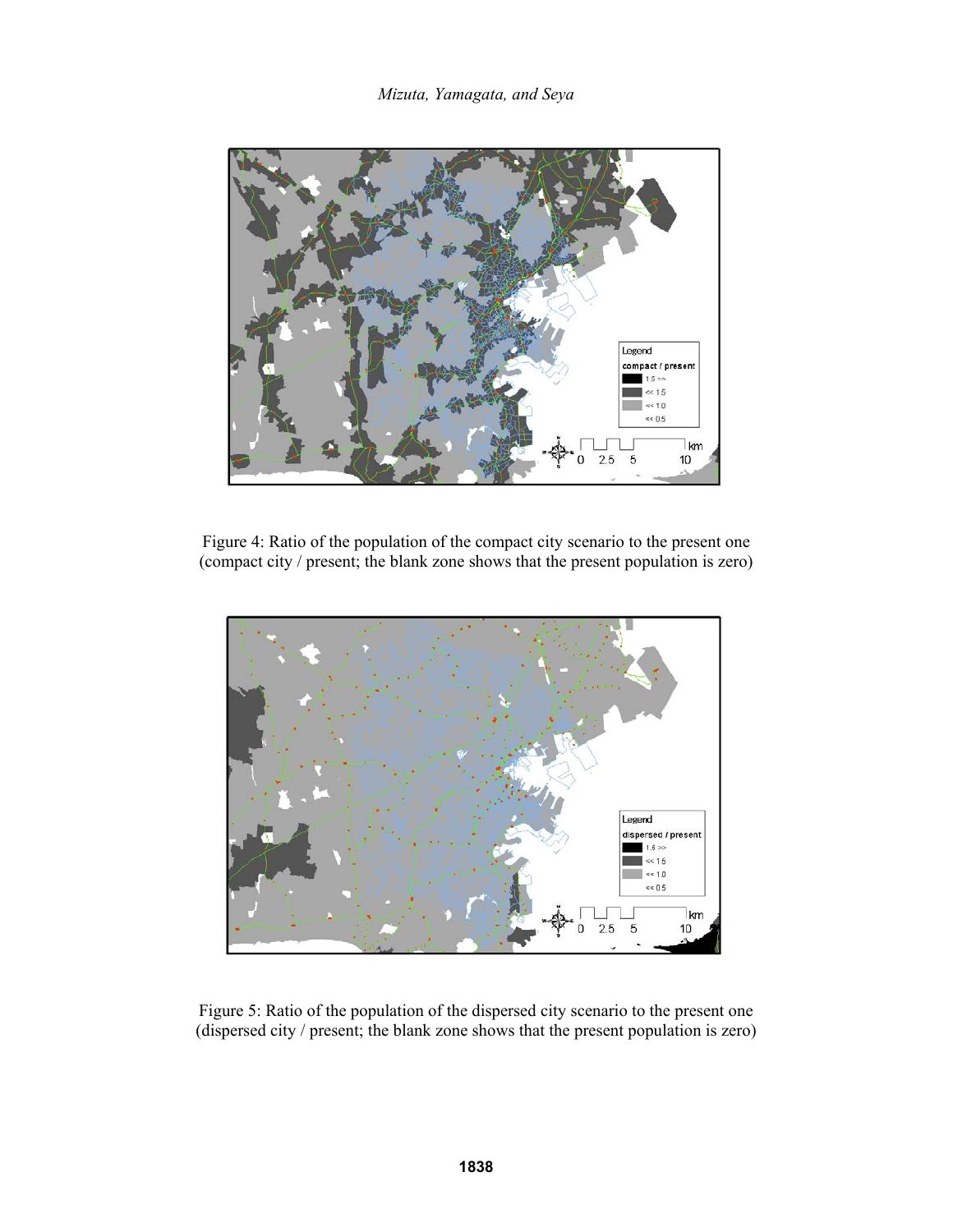## **5 LARGE-SCALE TRAFFIC SIMULATOR**

For microscopic traffic simulations with two LUE scenarios, we utilize the agent-based approach and IBM's large-scale simulation environment.

The agent-based approach is an inter-disciplinary approach between computer science and social science to investigate complex social systems. In real social situations, the dynamic behavior and interactions between people are very complicated and may often seem irrational. It is very difficult to analyze dynamically changing situations involving heterogeneous subjects with traditional economic models or physical models. From the last decade, many researchers, including physicists and computer scientists, have been starting to apply new approaches to investigate such complex dynamics in their studies of social systems (Terano et al. 2001). One of these approaches is the agentbased simulation approach.

The agent-based simulation has become easily available recently, with the advent of fast, cheap, and readily available computers. This opens the door to the study of the interaction of large numbers of heterogeneous, interacting agents. The agent-based simulation is a powerful tool to understand the complicated dynamic system such as a whole city including many human beings and support the total optimization of integrated activities for smarter cities.

However, agent-based simulation systems in the early stage tended to examine complex systems with rather smaller number of agents. Since autonomous agents are intuitively implemented using objects and multi-threads, Java Programming Language has been widely utilized as an easy-to-use environment even for researchers not in the department of Computer Science (e.g. Economics or Social Science). Till fairly recently, these systems can treat only hundreds or thousands of agents mainly because of the limitation of Java thread number and memory, which is a trade-off with the intuitive design.

Utilizing the methodology of enterprise systems, Yamamoto, Tai, and Mizuta (2006) developed a large scale agent-based simulation environment, ZASE (Zonal Agent-based Simulation Environment) with massive threads management and distributed messaging mechanism, which consists of simulation space and agent space for efficient object and execution control. Using this environment, researchers can develop various simulators such as traffic, energy, or financial market with millions of agents.

On this framework, Kato et al. (2008) developed a whole city traffic simulator and examined the traffic flow with the road network in the Kyoto city with 32,654 links and 22,782 nodes. Recently, we have developed X10based large-scale distributed agent-based simulation environment XAXIS (Suzumura and Takeuchi 2012) and improved traffic simulator with more realistic drivers' behavior models (Figure 6). This traffic simulator considers each microscopic vehicle as agent, which travels through a given road network with cross points (node) and roads (links). In this simulator, heterogeneous agents (drivers) select a route with their probabilistic preference distribution estimated from probe car data and change their car speed and lane based on the car following model (Gipps 1981) and Integrated Lane-Changing Model (Toledo, Ben-Akiva, and Koutsopoulos 2003) that represent dynamic interaction with surrounding cars. At each time step (typically, 1 sec), microscopic car behavior in roads are controlled by connected cross points each of which is assigned individual thread from a thread pool to effectively simulate the fine-grained car movement in and across roads even in a distributed HPC environment.



Figure 6: Mega traffic simulator on simulation environment ZASE and XAXIS

#### **6 TRAFFIC SIMULATION ON LUE SCENARIOS**

We perform trial simulation on the traffic simulator using two LUE scenarios. Though LUE assumes the real city (Yokohama), we use a simplified road network for simulations without traffic signals.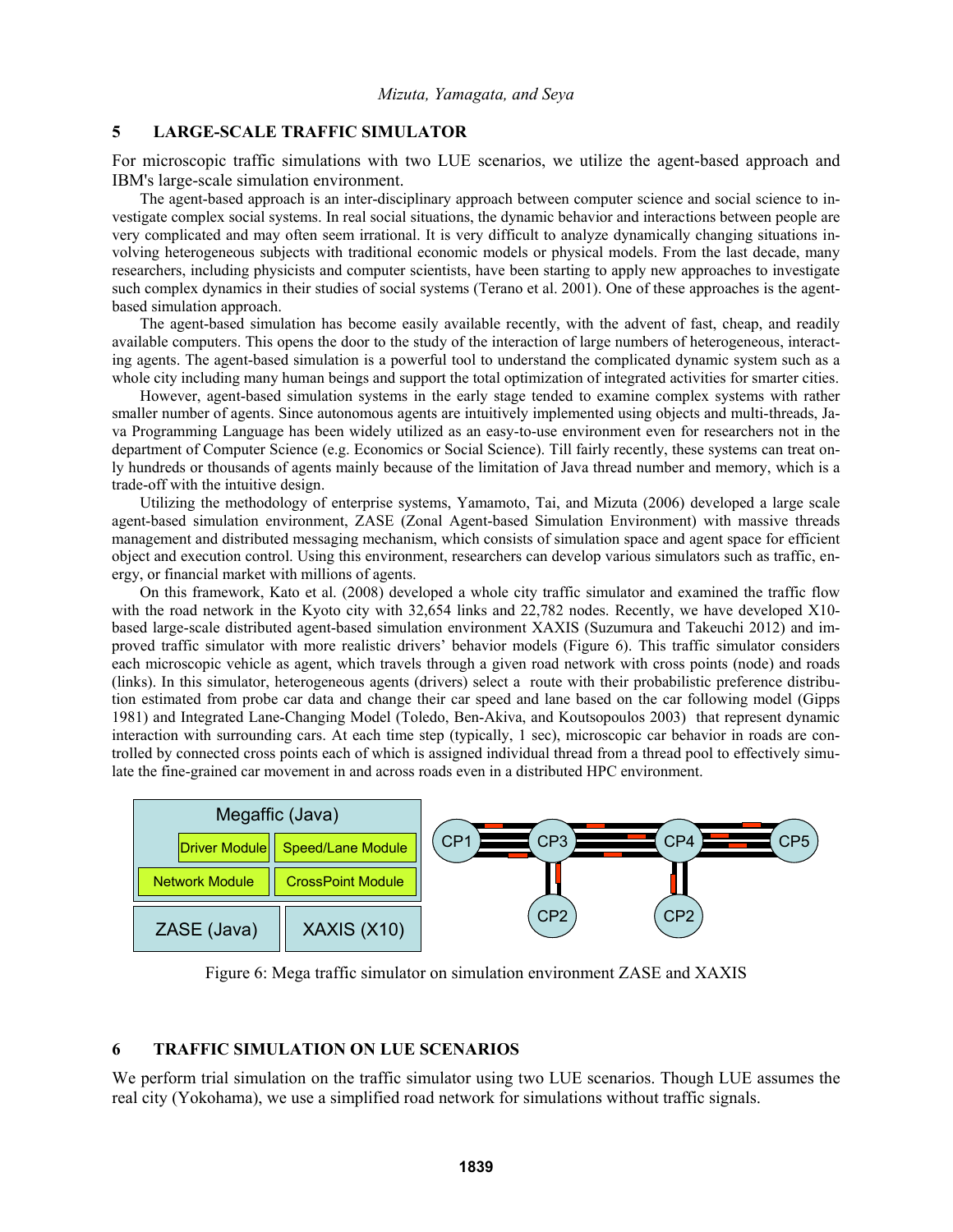We generated a network definition file based on the real map data of Yokohama which has 38,464 cross points (nodes) and 115,124 roads (links). This huge road network and enormous number of microscopic vehicles are required to simulate the LUE scenarios which consider fine grained resolution of the city (cho-cho-moku as the zone) to consider environmental effects, which can only be simulated with our new large-scale traffic simulator. In addition to the network information, the traffic simulator requires OD (Origin-Destination) Trip information.

In two LUE scenarios (the dispersed city scenario and the compact city scenario), we use the same network information and different trip information. We generate trip data from OD traffic volume among zones estimated in the previous section for each scenario. Traffic simulator performs 1 hour of microscopic vehicles' behavior on the simplified road network with given trip demands and output log files including road and vehicle information.

We also simulated 24 hours of present traffic situation as well as estimated two scenarios for comparison. For this purpose, we generated trip definition data which were associated with origin and destination cross points calculated from original GIS positions and travel start time (sec) in 24 hours using the person trip survey data of the Tokyo Metropolitan area (Figure 7). The snapshot of simulation viewer where vehicles are drawn as dots with random colors is shown in Figure 8.



Figure 7: Input and Output of Traffic Simulator

The trip data of "The Tokyo Metropolitan Area person trip survey", which is obtained via "People Flow Project (PFP)" (http://pflow.csis.u-tokyo.ac.jp/download\_e.php) was used in this study. This survey is implemented every ten years since 1968, and we use the data of the  $\overline{4}^{\text{th}}$  survey implemented on the weekday in the autumn of 1998. The data includes the Origin Destination (OD) distribution of the trips and its generation time of each agent. Hence we can consider the within-day dynamics of transport with this data.

However, this survey is performed to the 2% samples of the whole population (except for the child whose age is less than five years old), and therefore it was magnified according to the rate of magnification provided by the PFP in order to simulate the whole traffic in the Yokohama city.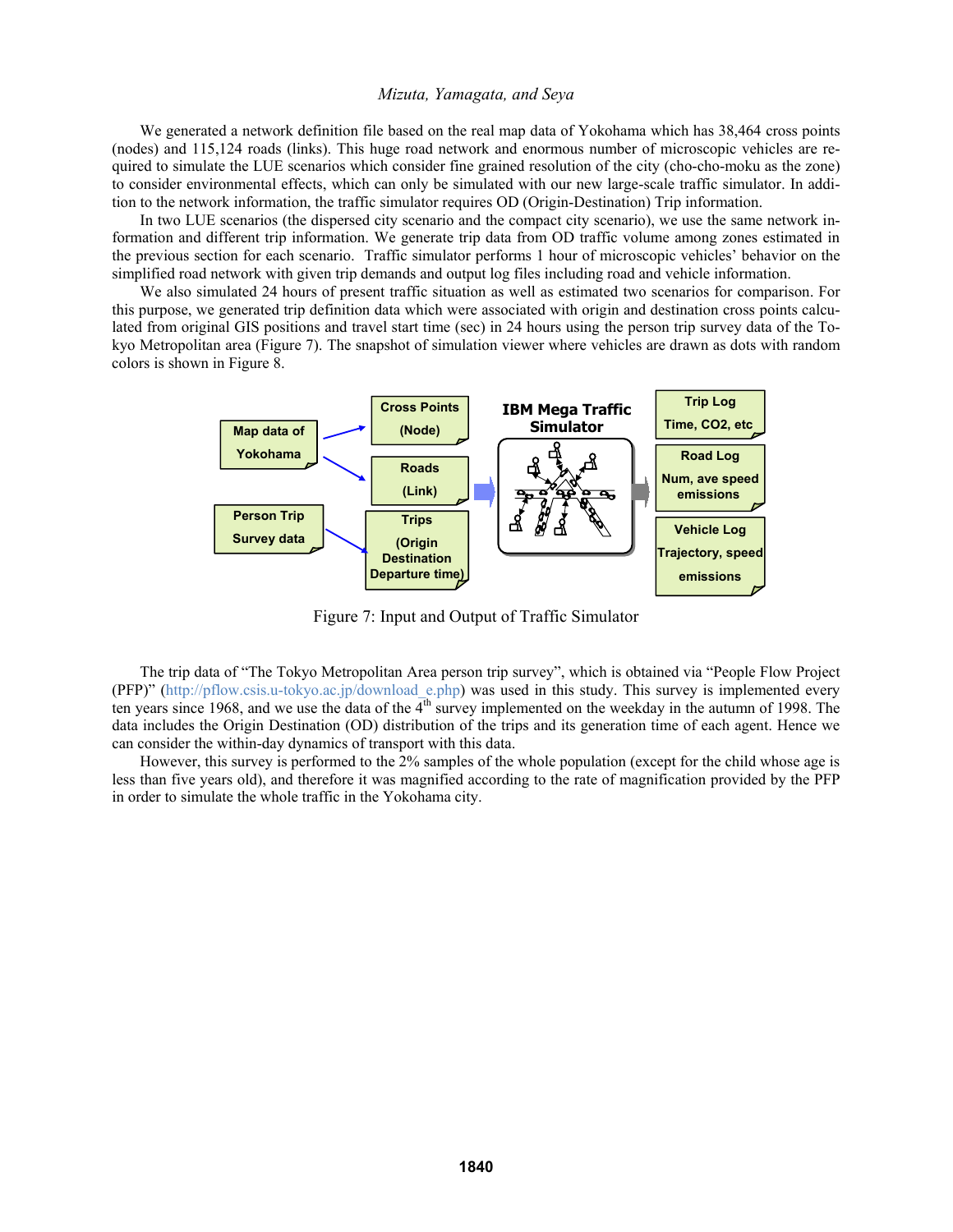

Figure 8: Traffic Simulation Snapshot

Figure 9 shows the accumulated simulation results of traffic volume and CO2 emissions for 24 hours. These graphs indicate that there are lag and magnification in CO2 emissions at peak hours which may be caused by traffic jams.



Figure 9: Traffic volume and CO2 emissions for 24 hour simulation based on Person-Trip data

We can also evaluate the simulated traffic volume (Figure 10), CO2 emissions (Figure 11) and average vehicle speed (Figure12) on each road as histogram for each scenario. These indicate the aggregated frequency in log scale over the simulation length (1 hour) of all roads, on/through which the specific number n  $(n > 0)$  of vehicles have moved. At now, we change the several economic parameters such as transportation fee to generate compact and dispersed cities and calculate origin-destination traffic demand from the estimated population. But, we can see little difference between current compact and dispersed cities scenarios with these simulation results. As we can see from the histogram of the traffic volume (Figure 10) and vehicle speed (Figure 12), there is excessive concentration into major streets and traffic jams in the result. We consider that these traffic jams obscure the difference between scenarios.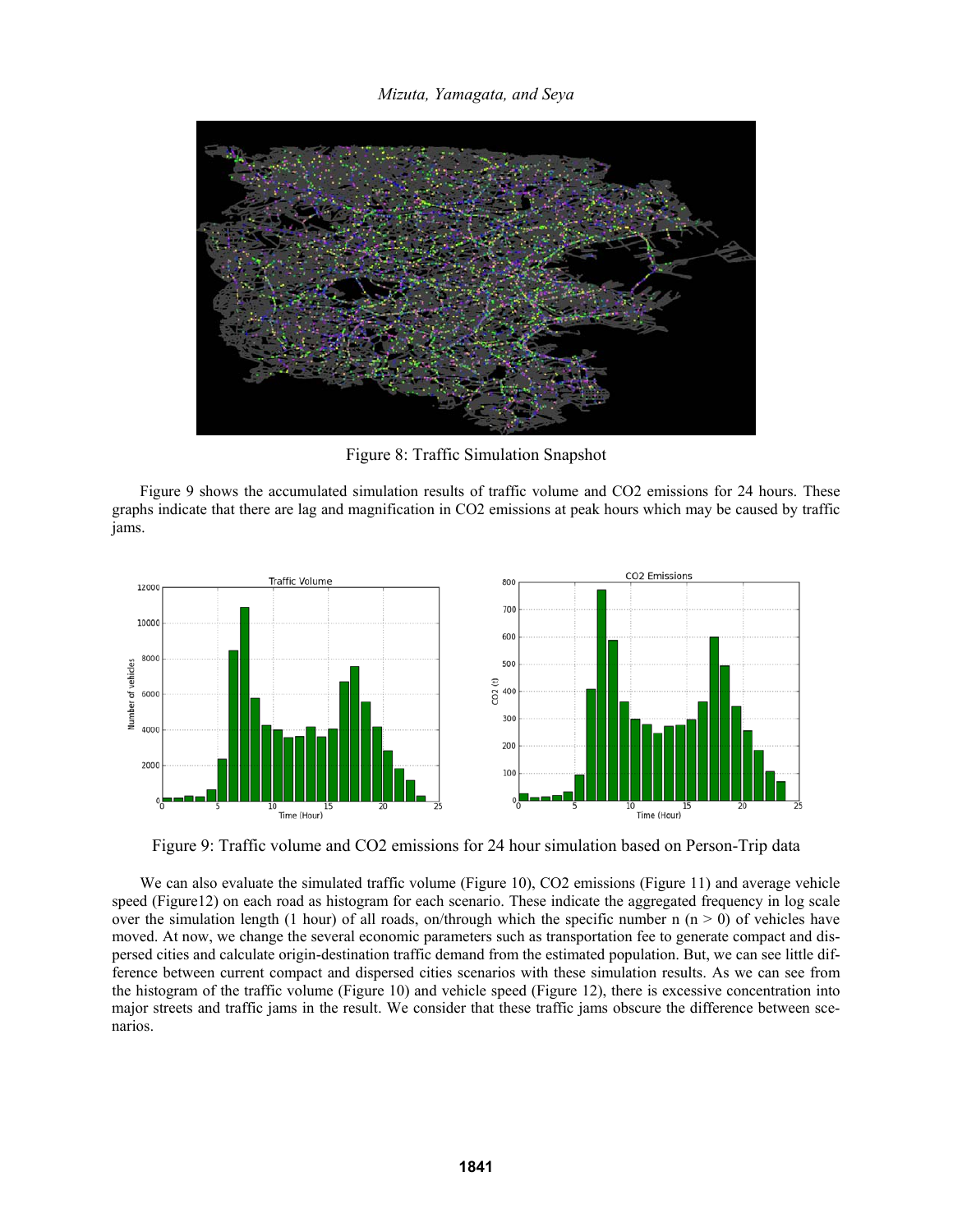



Figure 10: Histogram of traffic volume in two scenarios



Figure 11: Histogram of CO2 emissions in two scenarios



Figure 12: Histogram of average vehicle speed in two scenarios

For this analysis, we evaluate the  $CO<sub>2</sub>$  emissions from individual vehicle speed at every simulation time steps (1) sec). By Oguchi and Katakura (2000), fuel consumption per unit time, *f (cc/sec)*, can be estimated from a vehicle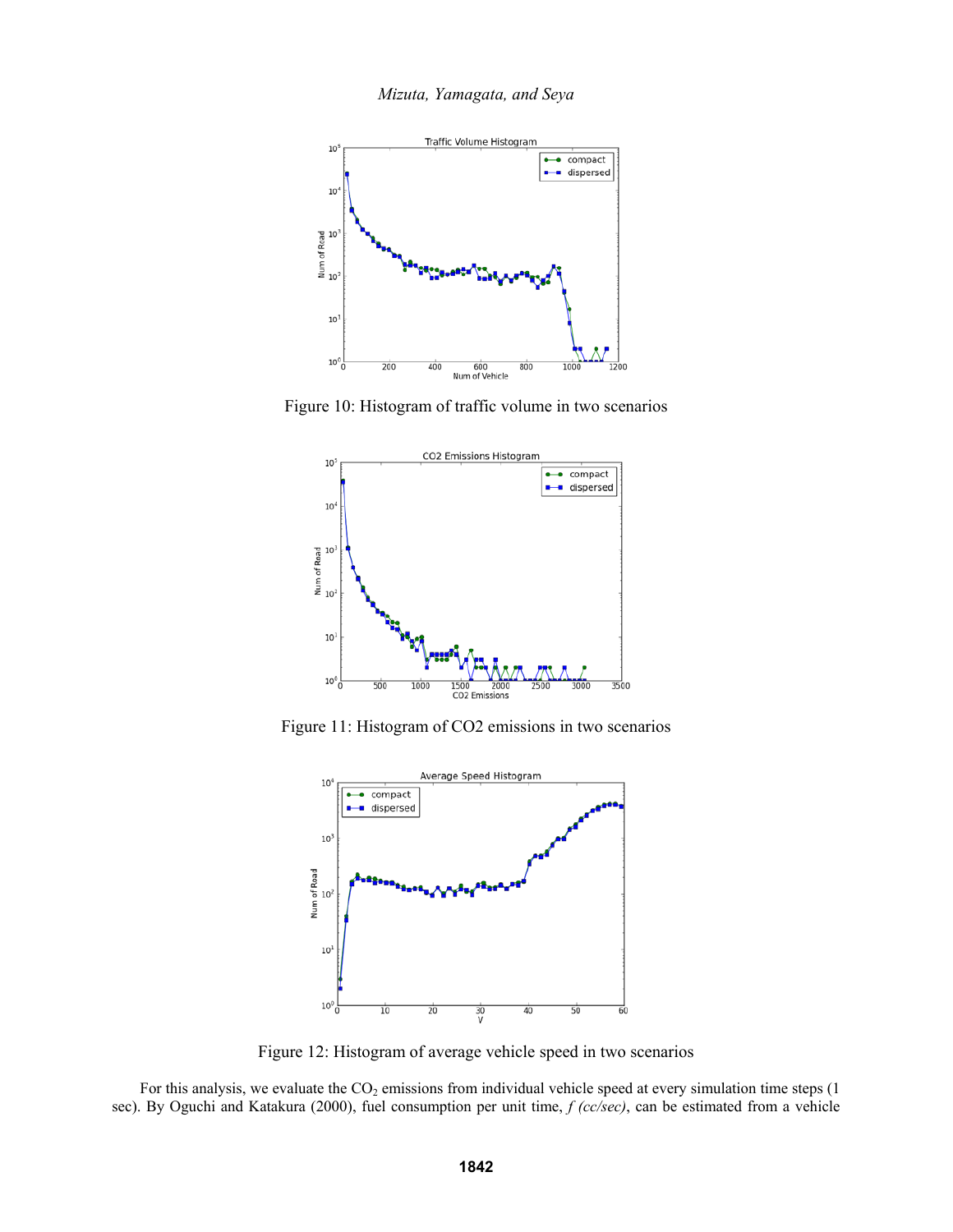speed, *v* (Km/sec) as  $f = 0.338 + 0.00895$  *v* and CO<sub>2</sub> emissions *E* (kg-CO2) from total fuel consumption, *F* (cc) as *E = 0.0231 F*. From the simulation results, we obtained emissions per hour as *601 tCO2* in dispersed city scenario and *657 tCO2* in compact city scenario.

For these simulations, we only used simple road information without signals and limit speed variation. In future works, we should utilize more road information and modal traffic split both in LUE model and simulation for high accuracy and validate detailed analysis results with real city data with collaboration .

As shown in these analyses, we developed a system with fine grained land model and large-scale traffic simulation which can support decision making for city planners by indicating road traffic volumes, including traffic jams and  $CO<sub>2</sub>$  emissions with estimated future scenarios in detail.

## **7 THE EFFECT OF GASOLINE PRICE CHANGE ON TRAFFIC VOLUME AND CO2 EMISSION**

Figure 13 shows the effect of gasoline price change on traffic volume and  $CO<sub>2</sub>$  emission. The current gasoline price is approximately 150 yen/l, and we raise the price up to 2000 yen/l in order to look at the effect of maximum gasoline price fluctuation (including carbon tax). When we set the price to 500 yen/l, then the traffic volume will increase because the effect of population increase exceeds the effect of modal shift from vehicle/bus to train/walk. In the 1000 yen/l case, it is shown that the latter effect will exceed the former effect. On the other hand, the  $CO<sub>2</sub>$  emission may decrease in the 500 yen/l case despite traffic volume may increase (CO<sub>2</sub> emission is calculated using the emission coefficient  $319.42$  g-CO<sub>2</sub>/km for an average automobile, Ministry of the Environment 2001). This result is caused by the decrease of the longdistance trip, which is shifted to train.

By demonstrating such a simulation with LUE model output, we can estimate the  $CO<sub>2</sub>$  emission from the transport sector at the city level, and can discuss the introduction of carbon tax with considering urban form. Such a novel analysis can be very useful for designing LCC. However, the current LUE model is *static*, and can consider only (daily) mean velocity of vehicles. Hence we are required to input the modal-share-adjusted OD traffic volume distribution into the traffic simulator, and simulate the  $CO<sub>2</sub>$  emission in detail. This analysis is posted to the next research.

(We cannot simulate the  $CO<sub>2</sub>$  emission in the current dispersion city scenario, because we have assumed that households will not commute, then estimated  $CO<sub>2</sub>$  emission of commuting purpose may equal to zero).



Figure 13: The Effect of Gasoline Price Change on Traffic Volume and  $CO<sub>2</sub>$  Emission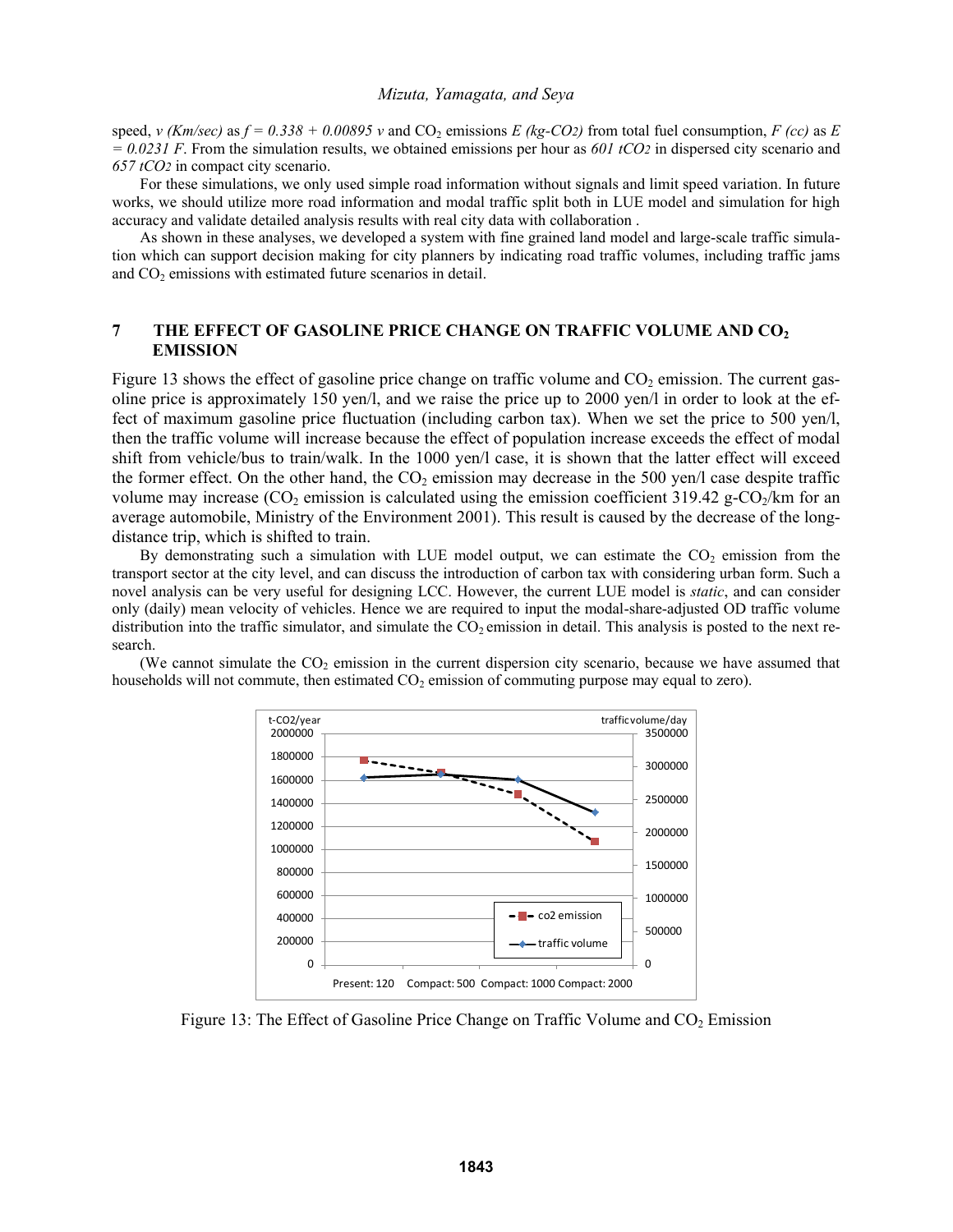### **8 CONCLUSIONS**

In this paper, we tried to discuss a new concept to simulate Low carbon city by integrating the sectors of land use (residential, commercial), transportation where  $CO<sub>2</sub>$  emissions are mostly produced. Especially, in order to achieve effective carbon management strategy in the coming LCC, we need to design land use and transportation system at the municipality level using such simulation tools, as it is discussed recently as the smart city concept that also include the smart grid systems using all possible renewable energies.

At this point, we have focused on the traffic of gasoline vehicle in the simulation because  $CO<sub>2</sub>$  emissions from this sector occupy a large portion in a city and should be reduced swiftly for LCC. But, the modal traffic split is also a quite important issue that can radically change the road traffic volume and  $CO<sub>2</sub>$  emissions. The public transportation including railway are treated in our land use model as economic factor to control the distribution of population. However, we can also modify the traffic demand for traffic simulation not only with the estimated population but also the current survey data on the modal traffic split. Furthermore, LUE model itself can be refined iteratively with the results of traffic simulations. Such a stepwise development of integrated LCC simulation is left for future work.

Based on the developed simulations tools and their tests at a city, we can argue that a new approach of LCC simulation could be applicable to make possible scenarios for achieving the ambitious emission reduction target (such as 80% by 2050) that might need to be considered in the near future.

In the future, the detailed geographical city energy consumption demands can be modeled from the point of local land use planning including the assessment of associated renewable energy based electric transportation system. Then, this kind of simulations tools would play an important role for designing and also managing LCC. The simulation would be also important for the planning process, because urban planners need to discuss with the local stakeholders by showing the possible scenarios using such simulations.

# **ACKNOWLEDGMENTS**

This work was supported by the "Promotion program for Reducing global Environmental loaD through ICT innovation" (PREDICT) of the Ministry of Internal Affairs and Communications, Japan.

## **REFERENCES**

- Davies J.B. 2009. "Combining Microsimulation with CGE and Macro Modelling for Distributional Analysis in Developing and Transition Countries." *International Journal of Microsimulation* 2:49–65.
- Gipps, P.G. 1981. "A Behavioural Car-following Model for Computer Simulation." *Transportation Research Board Part B*, 15:105-111.
- Hunt J.D., D.S. Kriger, and E.J. Miller. 2005. "Current Operational Land-use Transport Modelling Frameworks: A Review." Transport Reviews 25:329–376.
- Kato S., G. Yamamoto, H. Mizuta, and H. Tai. 2008. "Simulating Whole City Traffic with Millions of Multiple Vehicle Agents." *IBM Research Report* RT0759.
- Ministry of the Environment. 2001. "A Manual for the CO2 Emission Estimates Provision System (in Japanese)."

http://www.env.go.jp/earth/ondanka/sakutei\_manual/manual0906/jidousha\_sys\_manual.pdf

- Neuman M., 2005, "The compact city fallacy", Journal of Planning Education and Research 25:11–26.
- Oguchi T., and M.Katakura. 2000. "New Conceptual Evaluation Method of Amount of Exhaust Emission Gas on Vehicular Road Traffic." *Transport* 6:383–392.
- Suzumura T., and M. Takeuchi. 2012. "X10-based Massive Parallel Large-Scale Traffic Flow Simulation." The ACM SIGPLAN 2012 X10 Workshop (X10'12), June 14, 2012.
- Terano T., T. Nishida, A. Namatame, S. Tsumoto, Y. Ohsawa, and T. Washio eds. 2001. *New frontiers in artificial intelligence*, *Post-Proceedings of the Joint JSAI 2001 Workshop*, Springer Lecture Note on Artificial Intelligence LNAI 2253.
- Tomita Y., and D. Terashima. 2005. "A Computable Urban Economic Model for Maximizing Social Surplus" *Journal of the Eastern Asia Society for Transportation Studies* 6:3851–3866.